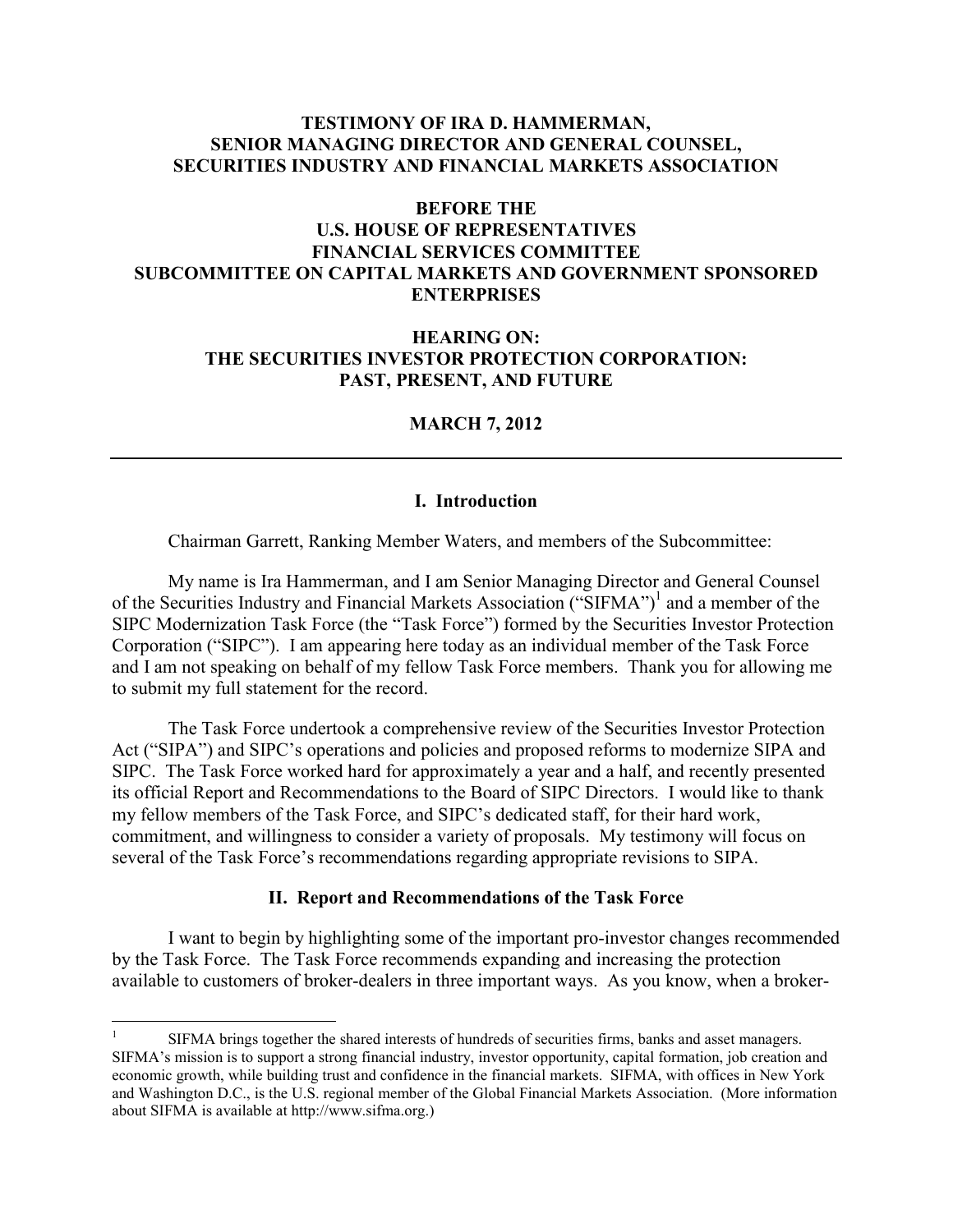dealer is liquidated and the customer property marshaled by the trustee is inadequate to return to the broker-dealer's customers all funds and securities they entrusted to the custody of the brokerdealer, SIPC makes advances from its own funds to assure the return of the customers' property. Since 1980, these advances have been capped at \$500,000 per customer. The Task Force recommends increasing the maximum advance amount from \$500,000 to \$1.3 million to adjust the limit to reflect inflation since 1980. SIPA also currently distinguishes between claims for cash and claims for securities, setting a lower \$250,000 limit on advances to customers based on claims for cash entrusted to the broker-dealer. The Task Force recommends eliminating the distinction in levels of protection between investors' claims for cash and claims for securities, which has been a subject of controversy and a source of expensive and unproductive litigation. Finally, the Task Force also recommends a limited "pass through" of SIPC protection to make individual pension plan participants eligible for SIPC advances with respect to their share of the plan's account at a failed broker-dealer. These recommendations appropriately reflect SIPA's purpose of promoting investor confidence in the U.S. capital markets by protecting investors against a loss of cash or securities in a failure of the broker-dealer holding their property. They also reflect positive progress in the effort to modernize SIPA and SIPC.

While I support these recommendations, I wish to note that they were made without any real consideration of their cost to SIPC. This cost will be funded by the members of SIPC and, ultimately, by the investing public. Before implementing these recommendations, I urge Congress to obtain a reasonable estimate of the costs of the expanded protection and consider whether these costs would be justified by the increased investor confidence. As of this date, there has been no such analysis, and I believe an adequate analysis of the modernization of SIPA and SIPC is not possible without it, so as to ensure that well-intentioned investor protection and modernization measures do no inadvertently undercut SIPC's overall effectiveness in protecting investors.

#### **III. SIFMA's Recommendations Not Fully Addressed by the Task Force**

I am disappointed by the Task Force's failure to take action with respect to several critical areas previously identified by SIFMA. In particular, SIFMA believes it is essential to ensure consistency between SIPA and the SEC's Customer Protection Rule (Rule 15c3-3). When a broker-dealer fails and enters liquidation under SIPA, SIPA provides for the distribution of the customer property held by the failed broker-dealer to its customers, *pro rata*, based on the net value of the securities and cash in their respective accounts, known as their "net equity." Any mismatches between the Customer Protection Rule's reserve and segregation requirements and customers' net equity claims in a SIPA proceeding can result in an insolvent broker-dealer holding insufficient customer property to satisfy all customers' net equity claims. The current discrepancies between the Customer Protection Rule and SIPA were briefly addressed by the Task Force's report, which recommended further study. I believe the Task Force missed an opportunity to identify the specific discrepancies that currently exist and recommend resolutions. I also believe, however, that additional discrepancies are likely to arise as the SEC promulgates rules for the protection of securities-based swap customers, unless the SEC is given the power to make rules under SIPA that will harmonize the customer protection scheme and the liquidation process.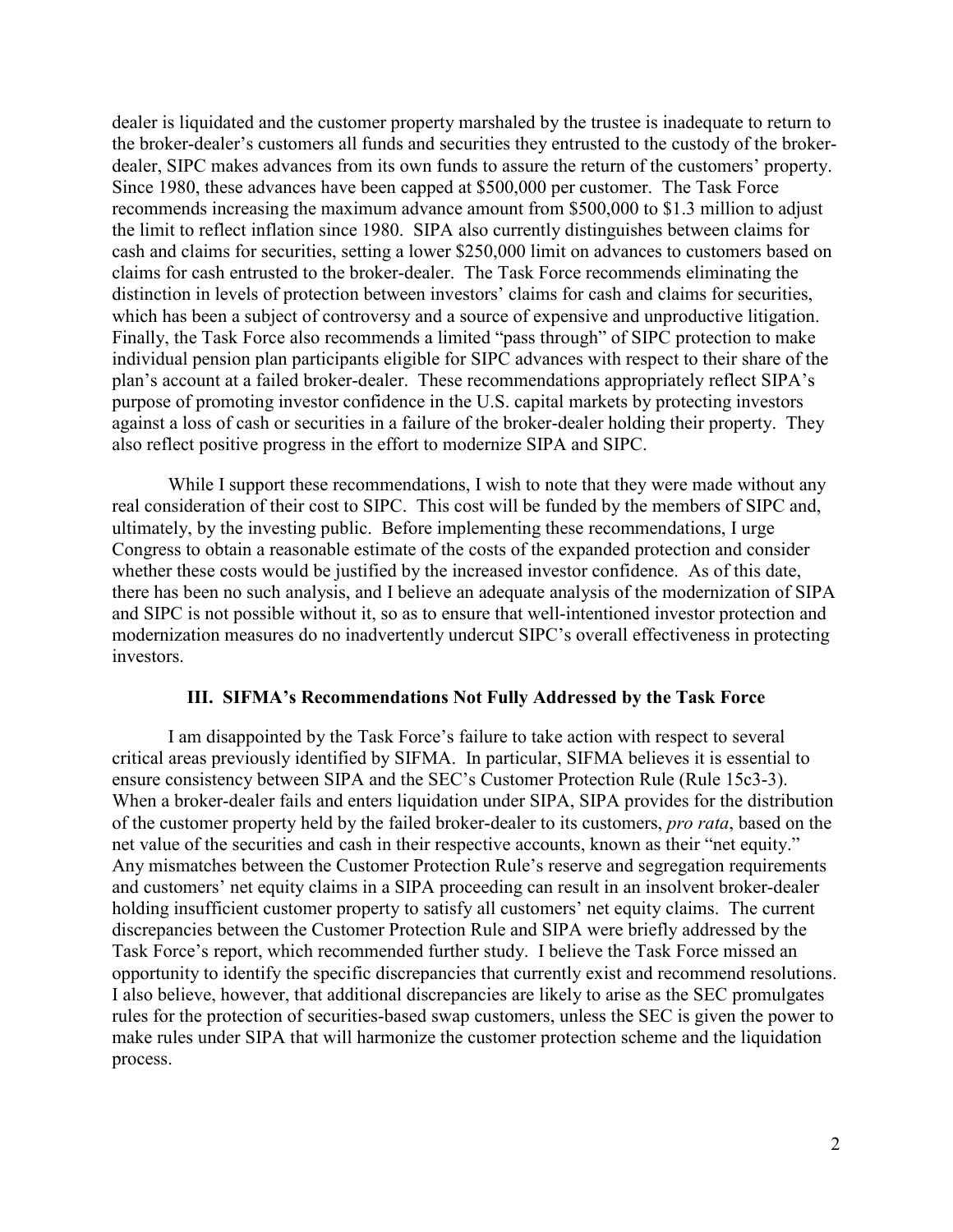#### A. Need For Consistency between SIPA and the SEC's Customer Protection Rule

SIPA and the Customer Protection Rule must work together. The Customer Protection Rule requires each broker-dealer to maintain possession or control of its customers' fully paid and excess margin securities and deposit into a reserve account an amount generally equal to its net monetary obligations to customers or in respect of customer securities positions. When a broker-dealer enters liquidation under SIPA, the customer securities and the reserve account are available for distribution to customers. If SIPA and the Customer Protection Rule are harmonized (and the broker-dealer had complied with its obligations), the failed broker-dealer should have sufficient customer property to fully satisfy the net equity claims of all customers. Unfortunately, the two are not fully harmonized.

Perhaps the most significant divergence between SIPA and the Customer Protection Rule is the status of proprietary accounts of broker-dealers. A broker-dealer's net equity claim based on its proprietary account is a customer claim eligible to share in the *pro rata* distribution of customer property under SIPA (although not eligible for SIPC advances), but the proprietary account of a broker-dealer is not treated as a customer account for purposes of the Customer Protection Rule. As a consequence, there may be net equity claims entitled to share in the *pro rata* distribution of customer property for which no assets were set aside. In the liquidation of Lehman Brothers, Inc. ("LBI"), for instance, Lehman Brothers International (Europe) ("LBIE"), an English broker-dealer affiliate of LBI, has filed customer claims for approximately \$10 billion based on its proprietary positions, but the Customer Protection Rule did not require LBI to maintain possession or control of LBIE's securities or make deposits into its reserve account in respect of obligations to LBIE. LBI's trustee has challenged the "customer" status of these claims, but if they ultimately are allowed as customer claims, the gap between SIPA and the Customer Protection Rule may cause a sizeable shortfall in the customer property available for distribution to LBI's customers.

The SEC has proposed to narrow this divergence by requiring broker-dealers to fund a separate reserve account with an amount generally equal to its net monetary obligations with respect to proprietary accounts of other broker-dealers or in respect of securities positions in such accounts. (The possession or control requirement, however, would not be applied to securities positions in these accounts, provided that written permission to use the securities is obtained.) While a step in the right direction – SIFMA has filed a generally favorable comment on this proposal – other divergences between SIPA and the Customer Protection Rule continue to exist and should be reconsidered. For example, a similar difference exists in the treatment of principal officers and directors of a broker-dealer, who are non-customers under the Customer Protection Rule but are eligible for customer status under SIPA.

### B. Clarity and Consistency in the Treatment of Securities-Based Swaps

SIFMA is also concerned that, as the SEC develops the customer protection requirements applicable to broker-dealers that act as securities-based swap dealers, the divergences between the SEC's customer protection requirements and SIPA will only increase. The Dodd-Frank Act amended the stockbroker liquidation provisions of the Bankruptcy Code to treat accounts holding securities-based swaps as "securities accounts" (to the extent of any applicable customer protection or segregation requirement) but no similar amendment was made to SIPA, leaving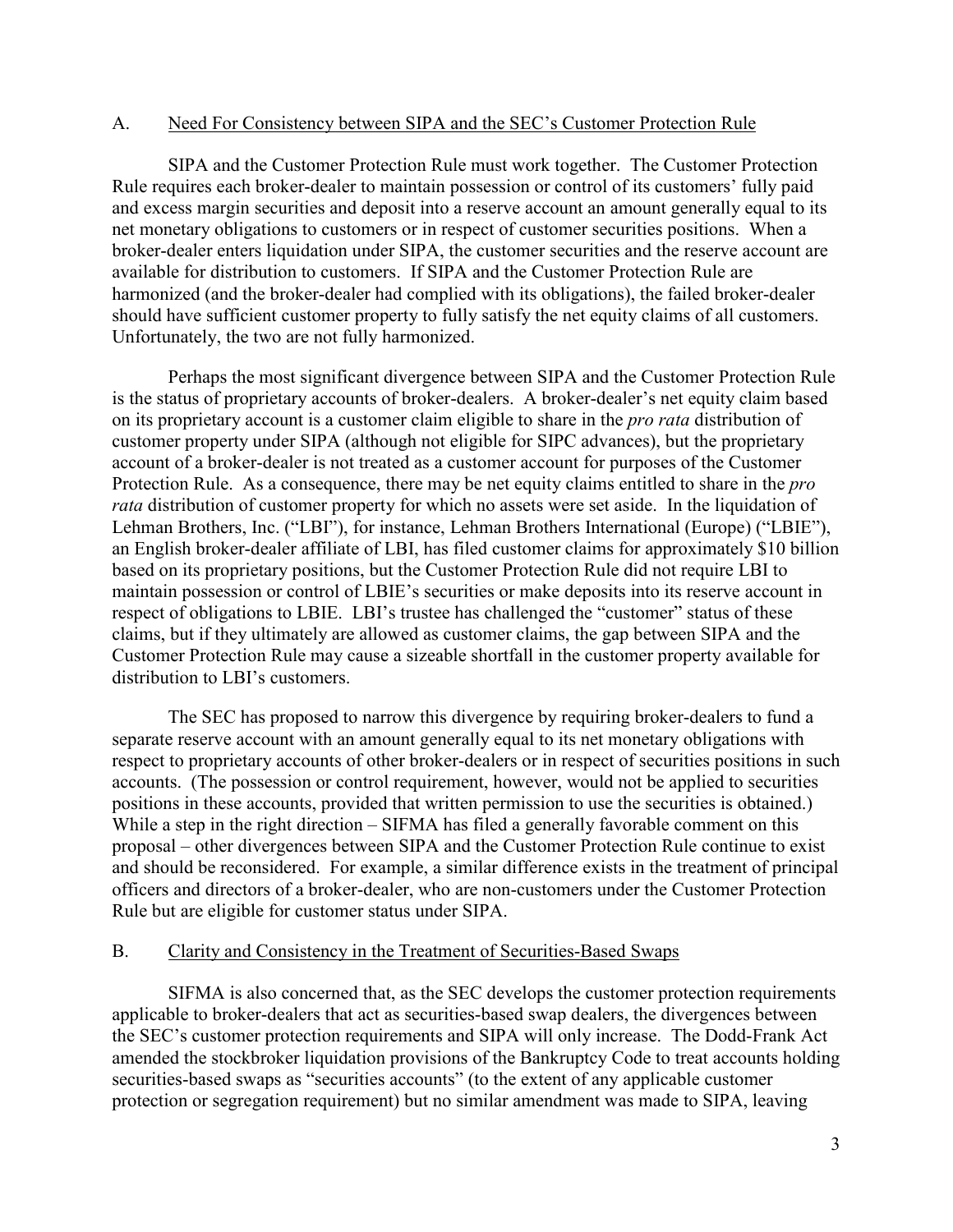unclear the treatment in a SIPA liquidation of customers' securities-based swaps (and related cash and securities margin). Although this issue was not addressed by the Task Force, SIFMA believes that customers who have securities-based swaps in an account at a broker-dealer generally should have a net equity claim calculated based on the value of the securities-based swaps, any cash or securities in the account, and the value of any other positions (*e.g.*, securities or commodities futures or non-securities-based swaps) in the account – at least to the extent of any applicable customer protection or segregation requirement.

SIFMA is concerned, however, that maintaining a single class of customers, which encompasses cash account customers, margin account customers, portfolio margin customers, and securities-based swap customers, may unfairly impose risks of the newer and more complex types of accounts and transactions (*i.e.*, portfolio margin and securities based swaps) on the customers who have simpler accounts (*i.e.*, cash accounts). Accordingly, SIFMA recommends that consideration be given to dividing broker-dealer customers into separate account classes, tailoring customer protection rules to each specific account class and activity in a way that provides for a separate pool of customer property for each separate account class, and, in a liquidation under SIPA or the Bankruptcy Code, distributing the customer property for each account class solely to members of that account class based on net equity calculated based on all positions in the customers' respective accounts of that class. It may be appropriate to separate customer accounts into at least the following three classes:

- Cash accounts. Cash account customers hold only fully-paid long securities positions and cash credit balances. The customer protection rules would require the broker-dealer to maintain possession or control of all securities belonging to these customers and fund a reserve account in the amount of all of their credit balances. In a liquidation of the broker-dealer, accounts in this class and the related customer property should be easily and efficiently transferred to a solvent broker-dealer or a bridge financial company (either in bulk or individually at the direction of the relevant customer).
- Margin accounts. More sophisticated margin account customers could have long and short positions and debit or credit balances in margin accounts subject to Federal Reserve Board Regulation T. This account class could generally be subject to the current customer protection rules relating to possession or control of certain securities (which allow some margin securities to be used by the broker-dealer to obtain financing related to customer positions) and requiring a reserve account to be funded on a formula basis.
- Portfolio Margin and Swaps Accounts. The most sophisticated customers have portfolio margin accounts and/or swaps accounts, containing long and short securities and options positions, securities-based and non-securities-based swaps, credit or debit balances and possibly also futures positions. This account class should also be subject to customer protection requirements relating to possession or control of customer securities and to the funding of a reserve account, but those rules would need to take into account the brokerdealer's use of funds or securities to carry swaps that hedge the customer swaps positions.

It may also be appropriate to develop additional account classes, or to modify the classes outlined above; the precise delineation of the separate account classes should be the subject of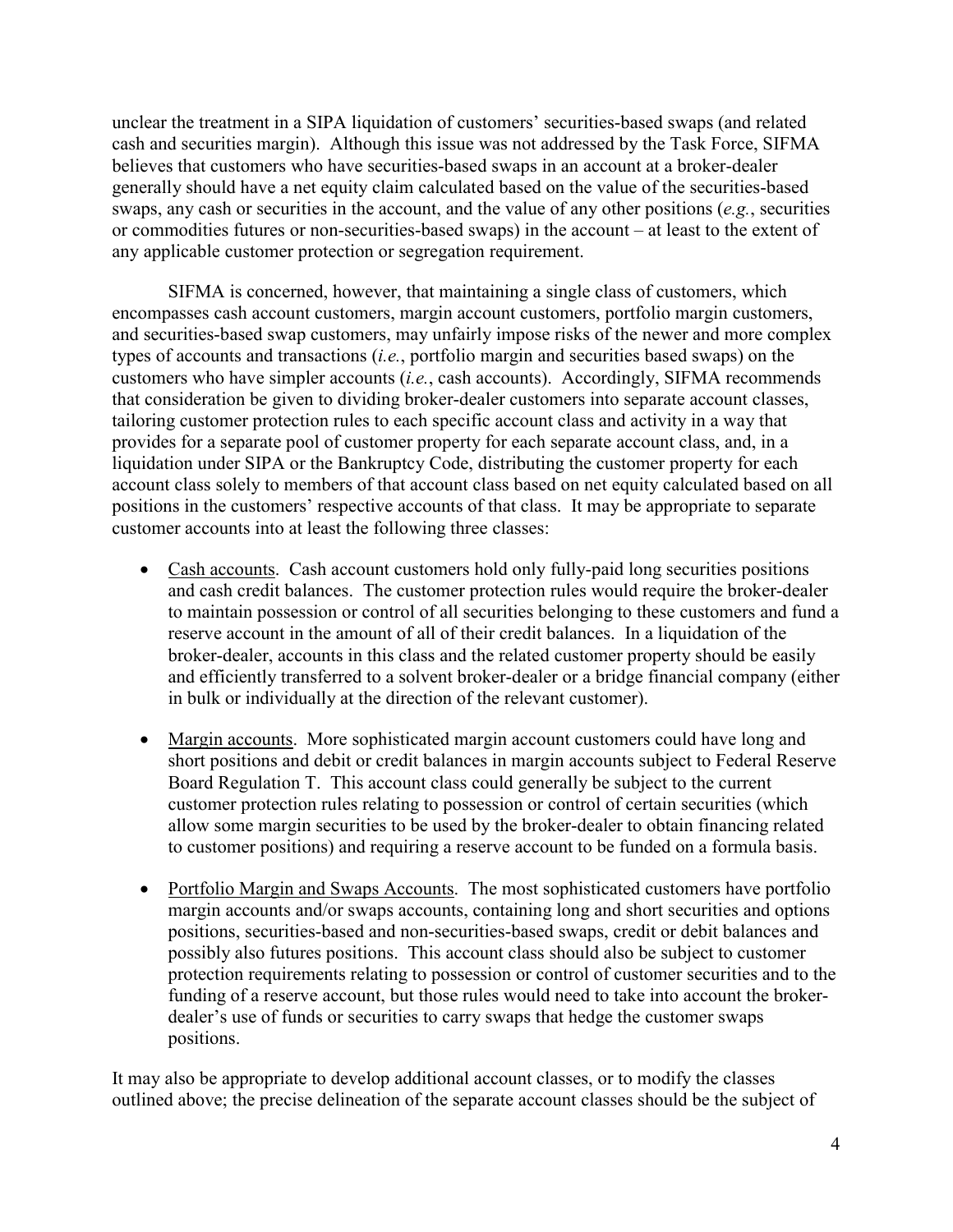further review and careful study and should only be adopted after opportunity for public comment.

### C. Rule-Making Power

The best way to accomplish the harmonization of SIPA, the Bankruptcy Code and the SEC's Customer Protection Rule is to grant rule-making authority to the SEC similar to the authority that the Commodity Futures Trading Commission (the "CFTC") has under Section 20 of the Commodity Exchange Act to make rules regarding the commodity broker liquidation provisions of the Bankruptcy Code, and to instruct the SEC to make rules under both the Bankruptcy Code and SIPA regarding the scope of customer property, the determination of a customer's net equity and the method of liquidation of a broker-dealer that are consistent with the customer protection rules applicable to operating broker-dealers. In carrying out this instruction, the SEC could follow the CFTC in creating different "account classes" as outlined above, each with rights in separate pools of customer property that may be created by customer protection rules adapted to the circumstances of the account class. (The SEC has already started down the path of creating separate account classes by proposing different customer protection requirements for proprietary accounts of broker-dealers, including the creation of a separate reserve deposit for these accounts, but the separation is meaningless if these accounts are lumped together with the securities accounts of public customers in a liquidation of the broker-dealer.)

#### **IV. The Fundamental Purpose of SIPA Protection**

Turning to the question of fraud committed by a broker-dealer, I would like to address two different but interrelated issues. As members of this Subcommittee know, SIPA's fundamental purpose is to promote investor confidence in the U.S. capital markets by protecting customers against the loss of cash or securities entrusted to the custody of the broker-dealer holding such property. To the extent the customer property held by the failed broker-dealer is not sufficient to satisfy the net equity claims of all of the customers of the failed broker-dealer, SIPC funds are advanced for each customer in order to replace the missing securities and funds. As intended by Congress, however, SIPC's funds are available only to replace missing customer property; they are not used to protect investors against any other risks.

I share in the sympathy with, and outrage on behalf of, the many innocent victims of massive frauds by the likes of Madoff and Stanford. Financial fraud undermines confidence in our markets and our regulatory system. However, SIPA is not intended to protect investors against losses *on* their investments, only against losses *of* their investments in the event of a broker-dealer failure. Investing in securities inherently exposes the investor to market fluctuations in the value of the securities. Investors who lose money because of a decline in the value of the securities purchased for their accounts are not protected by SIPA against such losses, whether the decline is due to market forces or even due to fraud. SIPA, for instance, would have provided no protection to investors who purchased Enron stock or bonds against the losses they realized through Enron's fraud and resulting bankruptcy (although it would have provided them protection against the loss of their Enron securities if their brokers failed). Under this principle, investors who purchased certificates of deposit in Stanford International Bank (an Antiguan bank that was allegedly operated as a Ponzi scheme) are not protected by SIPA against the possibility that those certificates of deposit are worthless. As such, SIFMA opposes efforts to extend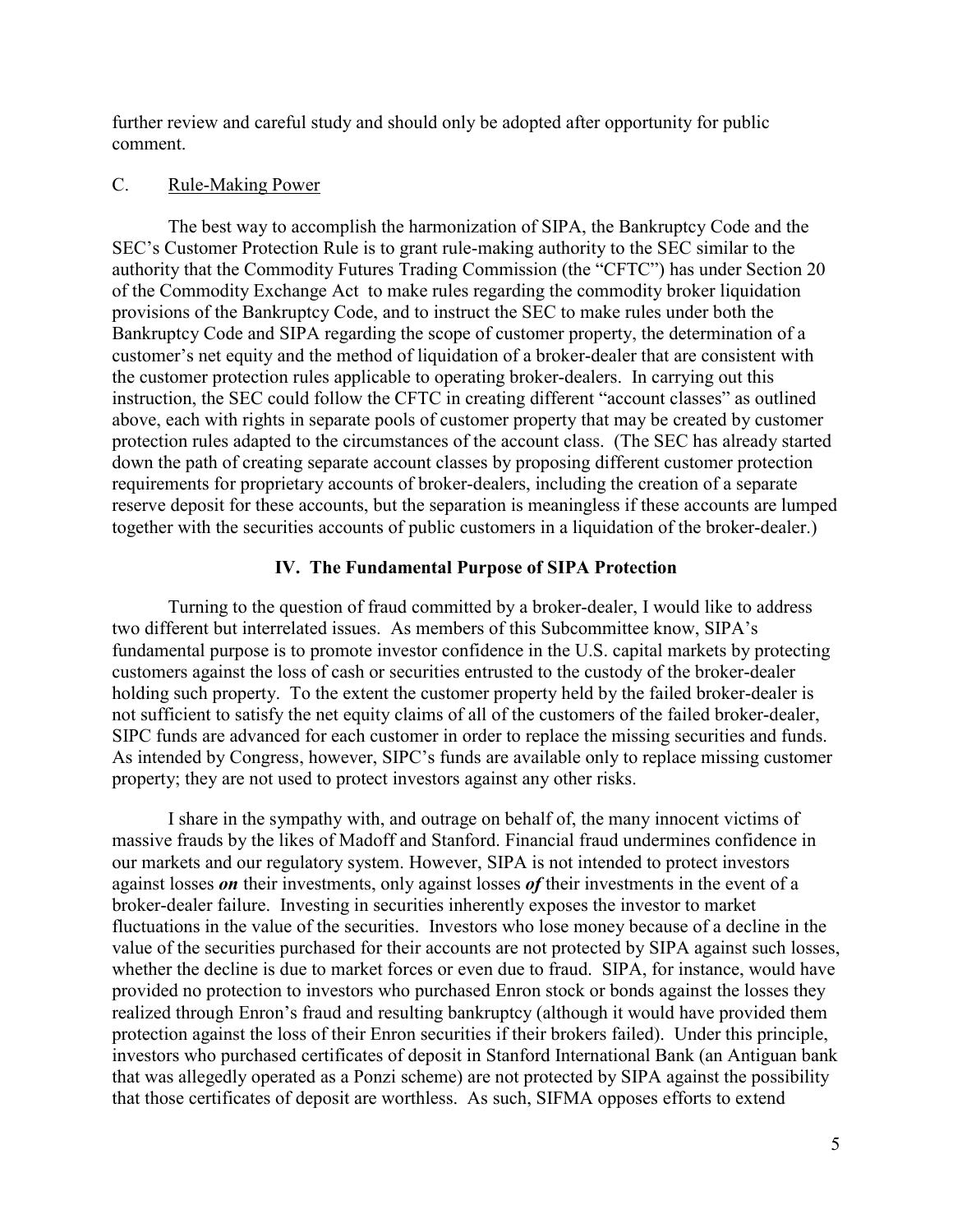SIPC's protection to cover, for the first time, fraud by the issuer of certain securities (in this case, certificates of deposit) purchased by the customer which are neither lost nor stolen but in fact in the holders' possession. This extension would likely deplete SIPC's recently increased targeted reserves of \$2.5 billion (up from \$1 billion) and even exhaust the additional \$2.5 billion that SIPC is able to borrow from the SEC (and, indirectly, from the U.S. Treasury), leaving SIPC unable to protect securities investors until its funds are replenished. Even more importantly, this extension would be an unprecedented expansion of the protection provided by SIPC and is in direct conflict with the fundamental purpose and intent of SIPA.

SIPA's protection for broker-dealer customers differs from the Federal Deposit Insurance Corporation's ("FDIC's") insurance for bank depositors in the same way that securities investments differ from bank deposits. Bank deposits represent a debt of the bank to the depositor. They are generally intended to be a safe use of funds and to provide only a limited, but low-risk return. The FDIC insures the payment of the bank deposit, including accrued interest, in the event of a bank failure (up to the limits of the insurance coverage). Securities accounts at a broker-dealer, by contrast, hold investments of the customer in securities (and related cash amounts). Customers invest in securities to benefit from increases in the value of the securities (and from dividends, interest or other distributions on the securities), but also take the risk that the value of the securities may drop, potentially to zero. SIPA is not intended to protect customers against declines in the value of their accounts due to changes in the value of their securities investments, but only against the loss of their actual securities due to a failure of the broker-dealer. SIPC's advances are therefore only available to customers who do not receive their cash and securities investments, not to customers whose investments go sour or turn out to be fraudulent.

# **V. "Net Equity" Calculation in the Context of a Fraudulent Scheme**

In a SIPA liquidation, customers have claims for their "net equity" that are satisfied by a *pro rata* distribution of the failed broker-dealer's "customer property," plus, if that distribution is inadequate, up to \$500,000 of SIPC advances. A customer's "net equity" is calculated by taking the value of the long securities and cash in the customer's account and subtracting the value of the short securities positions in the account and any indebtedness of the customer to the failed broker-dealer. In the ordinary course, a SIPA trustee looks to a customer's account statements and the books and records of the failed broker-dealer to establish the securities positions and cash balances used to compute the customer's net equity. When a broker-dealer is operated as a Ponzi scheme, however, the customer account statements will themselves be fraudulent – it is the essence of a Ponzi scheme that the perpetrator reports false profits to the investors – and therefore the statements do not truly represent positions in the customers' accounts.

Instead of relying on fraudulent account statements to determine the net equity of the customers of Bernard L. Madoff Investment Securities LLC ("Madoff"), the trustee appointed by SIPC to liquidate Madoff has used the "net investment" method. Under the net investment method, the fraudulent customer account statements are disregarded and a customer's net equity is determined solely by reference to the amount of money the customer entrusted to the Ponzi scheme operator and the amount of money the customer received from the Ponzi scheme. The customer's net equity is his or her net investment in the fraudulent scheme – the excess (if any) of the amount entrusted over the amount received. This method was originally developed with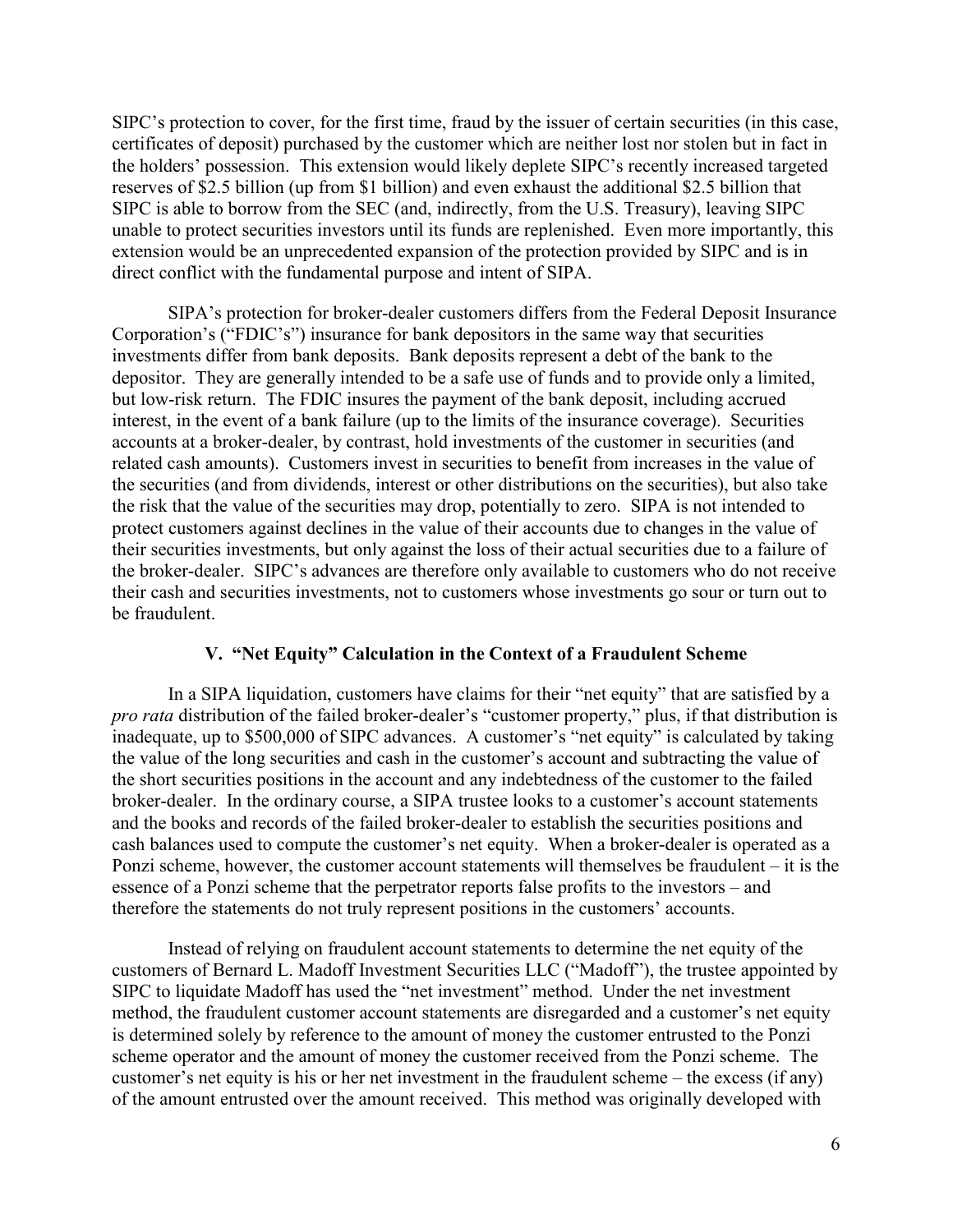respect to fraudulent schemes outside of the SIPA context as far back as the 1920s and has been regularly applied by several trustees and courts in SIPA liquidations (including the Madoff liquidation, where it was recently upheld by the Court of Appeals for the Second Circuit).

When a failed broker-dealer was operated as a Ponzi scheme, SIFMA believes that, as a matter of fundamental fairness, this net investment method should be used to determine net equity for purposes of the distribution of customer property held by the failed broker-dealer. The property held by a Ponzi scheme and used to make distributions to the "investors" in the scheme is simply the pooled property of all victims of the scheme, and making distributions based on anything other than their net investment would be fundamentally unfair – at best it would result in sharing the losses unevenly among the victims, and in some cases it would result in perpetuating the scheme by taking money from some victims and paying it to others to satisfy their claims for false profits.

#### **VIII. Conclusion**

In conclusion, SIFMA appreciated the opportunity to participate in the work of the Task Force and is committed to working constructively to modernize SIPA to better protect investors and thereby increase investor confidence in the financial markets. SIFMA looks forward to continuing to work with the Subcommittee on these important investor protection issues.